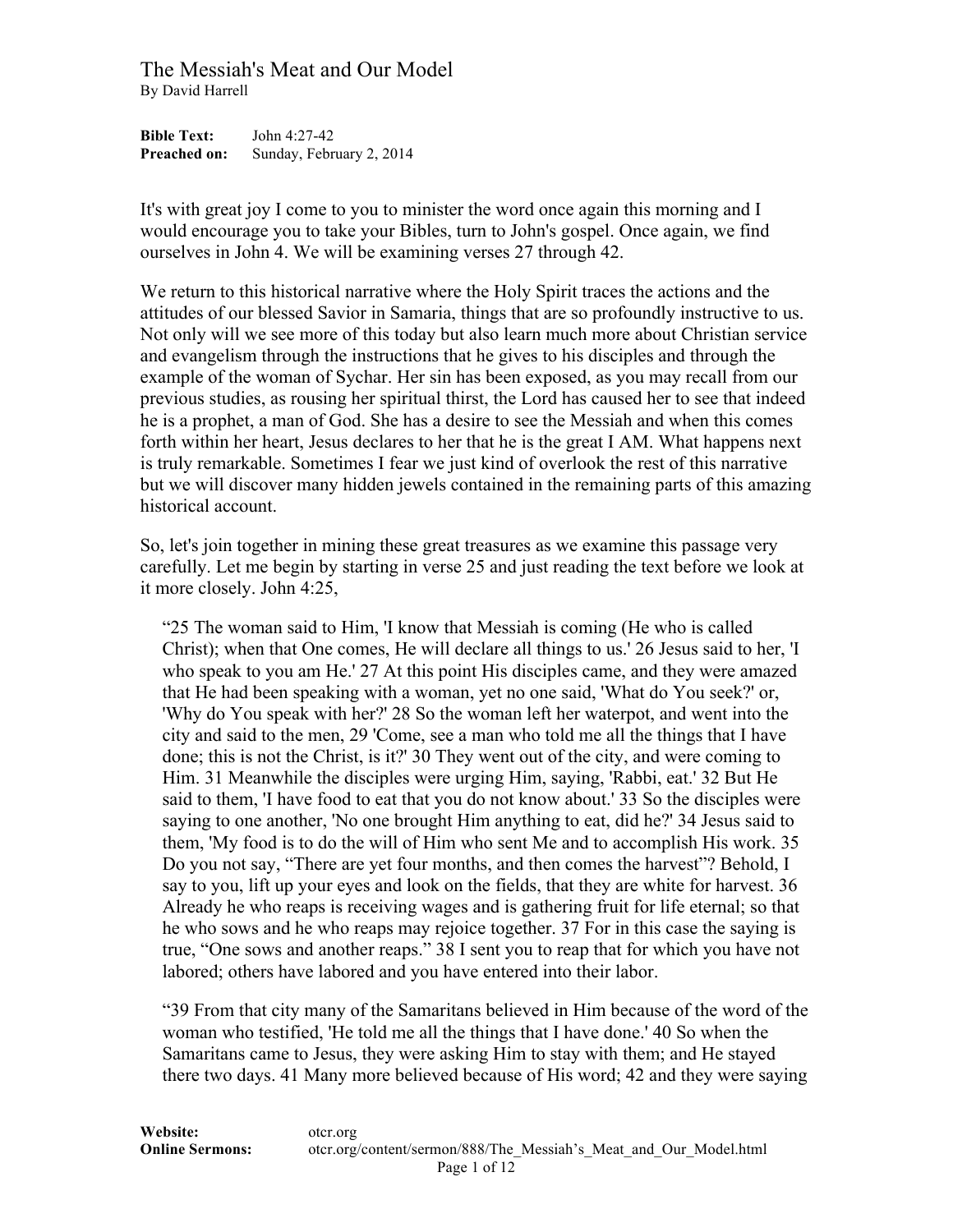**Bible Text:** John 4:27-42 **Preached on:** Sunday, February 2, 2014 to the woman, 'It is no longer because of what you said that we believe, for we have heard for ourselves and know that this One is indeed the Savior of the world.'"

I would like to approach this text this morning by examining four aspects of our Savior's actions and his attitudes. We will look at his Messianic declaration; secondly, his mysterious meat; thirdly, his marvelous harvest; and finally, his miraculous word. Then we will close with a brief summary of some very practical lessons that we learn about Christian service that are woven throughout the fabric of this text.

Again, let's begin by focusing on his Messianic declaration. He said in verse 26, "I who speak to you am He." You may recall that the word "He" is not in the original language. It has been added but this is another one of the powerful "I AM" statements that the Lord uses 23 times in John's gospel, the name he gave to Moses to tell the people who it was that was sending him, "Tell them I AM WHO I AM. I AM the self-existent eternal one that has always been and will always be."

Now, it's fascinating that he does not reveal himself as the Messiah of Israel to his own people but to the Samaritans. Isn't that curious? I wonder why? Well, first of all, we know from other passages of Scripture as we will see, that the gospel would be preached first to Israel but they were never intended to be the exclusive recipients of it. In fact, in Isaiah 45, beginning in verse 22 we have a record of God's gracious invitation. There we read, "Turn to Me and be saved, all the ends of the earth; For I am God, and there is no other." Later, in chapter 49:6, God spoke prophetically to the Messiah and said, "It is too small a thing that You should be My Servant To raise up the tribes of Jacob and to restore the preserved ones of Israel; I will also make You a light of the nations So that My salvation may reach to the end of the earth." We see here, the implementation of global evangelism beginning in our Lord's encounter with this woman, this Gentile woman of Samaria. In fact, after his resurrection, Jesus himself declared in Luke 24:47, that "repentance for forgiveness of sins would be proclaimed in his name to all the nations beginning from Jerusalem<sup>"</sup>

So, by making his first declaration as the Messiah of Israel to the Samaritans, he not only began the process of global evangelism by planting the seeds of saving grace among those Gentile people, but he also jarred his disciples from the rigid provincialism that tended to fuel their pride and prejudice against the Gentiles, a lesson that would be hard for them to learn and hard for many Jewish people to learn. Frankly, it's one that's hard for all of us to learn even this day.

But he also had to offer this self-disclosure in a subdued and secluded setting in order to allow the truth of who he was to spread very gradually, especially among the Jews who had a very military and political mindset. They were looking for a conqueror. Later, we will see this to be true. You will recall that after his miracle of feeding the 5,000 in John 6:15, we read, "Jesus therefore perceiving that they were intending to come and take him by force to make him king, withdrew again to the mountain by himself alone." So, Jesus revealed himself to be the Messiah to the woman at the well and in a moment we are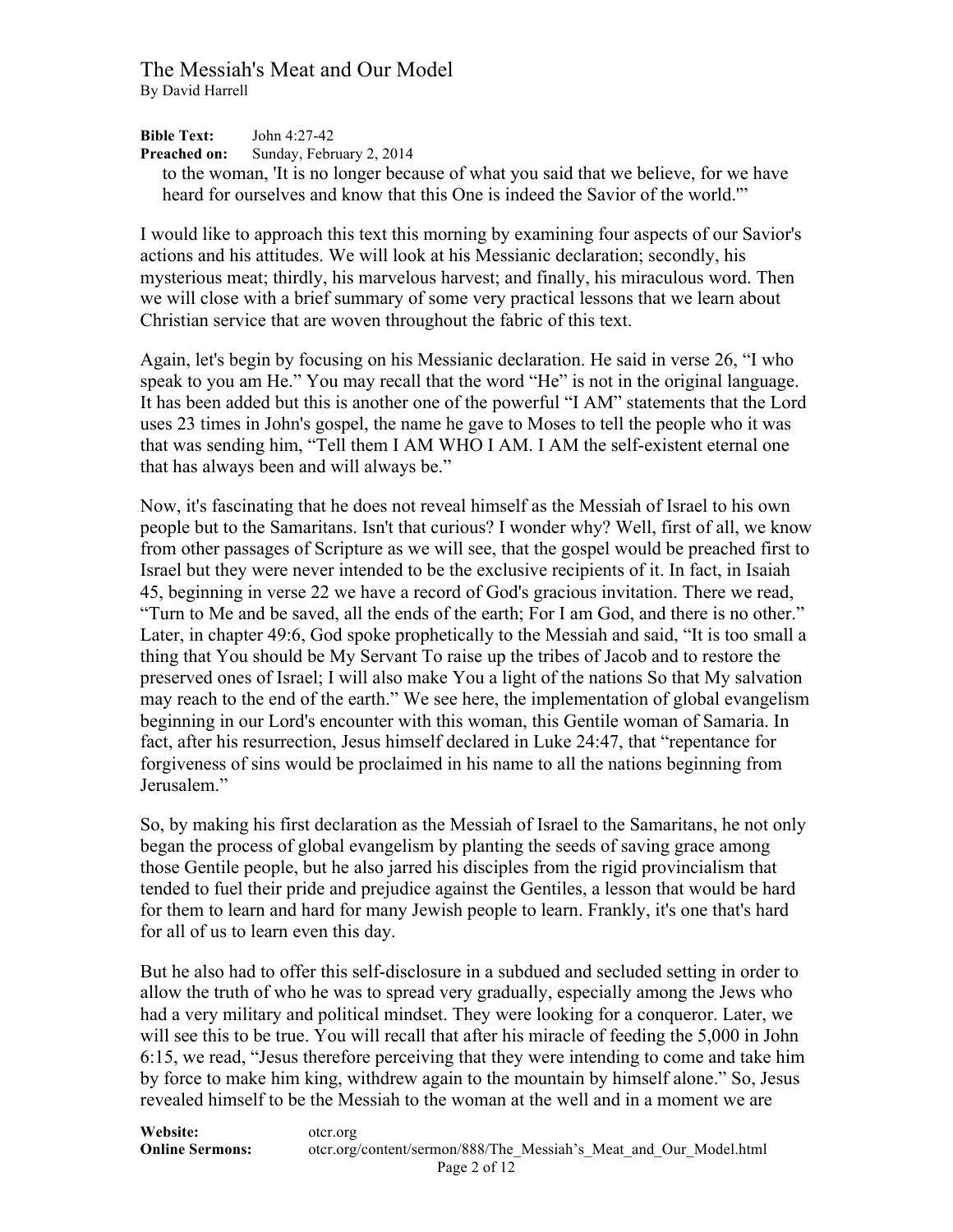**Bible Text:** John 4:27-42 **Preached on:** Sunday, February 2, 2014 going to see how this declaration through her began to spread to many others for grace now has achieved a marvelous victory here in her life.

Now, let's first of all notice what happens in verse 27. We read, "At this point," in other words, "at that very moment." There is great precision here in what the Spirit tells us through his inspired writer. "At this point His disciples came." Once again, beloved, we witness the miracle of divine providence controlling every variable in order to accomplish God's intended purposes. It's amazing when you think about it that all of history has been pre-written in eternity past and in ways that we will never understand. God is in control of all things. Isaiah tells us in chapter 14:24, "The Lord of Hosts has sworn saying, Surely just as I have intended, so it has happened and just as I have planned, so it will be."

Yet, his sovereignty never functions in a way that mitigates or in any way marginalizes human choice and responsibility. Nowhere in Scripture do we see that human choice ordained by God is not really a choice at all. Rather, in ways that are beyond our understanding, we see in the word of God that our choices are always voluntary, having real results yet ultimately ordained by God. Now, had the disciples come any earlier, it would have been awkward because their presence there would have interrupted our Savior's gospel presentation and had they come a minute later, she would have departed and they would have never witnessed the stunning encounter filled with so many lessons that they would need to learn.

Now, practically speaking, I want you to remember that God is still in charge of all things. He is even working in your life this very minute. It's an amazing thought. The Psalmist tells us in chapter 33:11, "The counsel of the Lord stands forever. The plans of his heart from generation to generation." In Proverbs 19:21, we read that "Many are the plans in a man's heart but the counsel of the Lord, it will stand." What a comfort it is to know that "our God reigns, that he is in control, that he who began a good work in you will perfect it until the day of Christ Jesus," Philippians 1:6.

Now, notice in verse 27, "They marveled that He had been speaking with a woman, yet no one said, 'What do You seek?' or, 'Why do You speak with her?'" You see, they have already understood that Jesus is not restricted by any of the cultural social boundaries of that day even though this was a stunning violation of their social customs. A man would never speak to a woman, certainly a Jew would never speak to a Samaritan but they knew that he was the Son of God and he knew what he was doing.

Then in verse 28 we read, "So the woman left her waterpot, and went into the city." Now, why did she leave her waterpot? Well, the text doesn't say. Perhaps she filled it up and left it for Jesus. Perhaps she was so excited, she wanted to run into town and to carry a waterpot would have been, frankly, in the way. But I believe that the sheer force of hearing the sacred ineffable title of God, I AM, caused her to forget about earthly things altogether. The solemn affirmation of God himself was an address that was so overwhelming it produced within her, I believe, the same reaction as those who would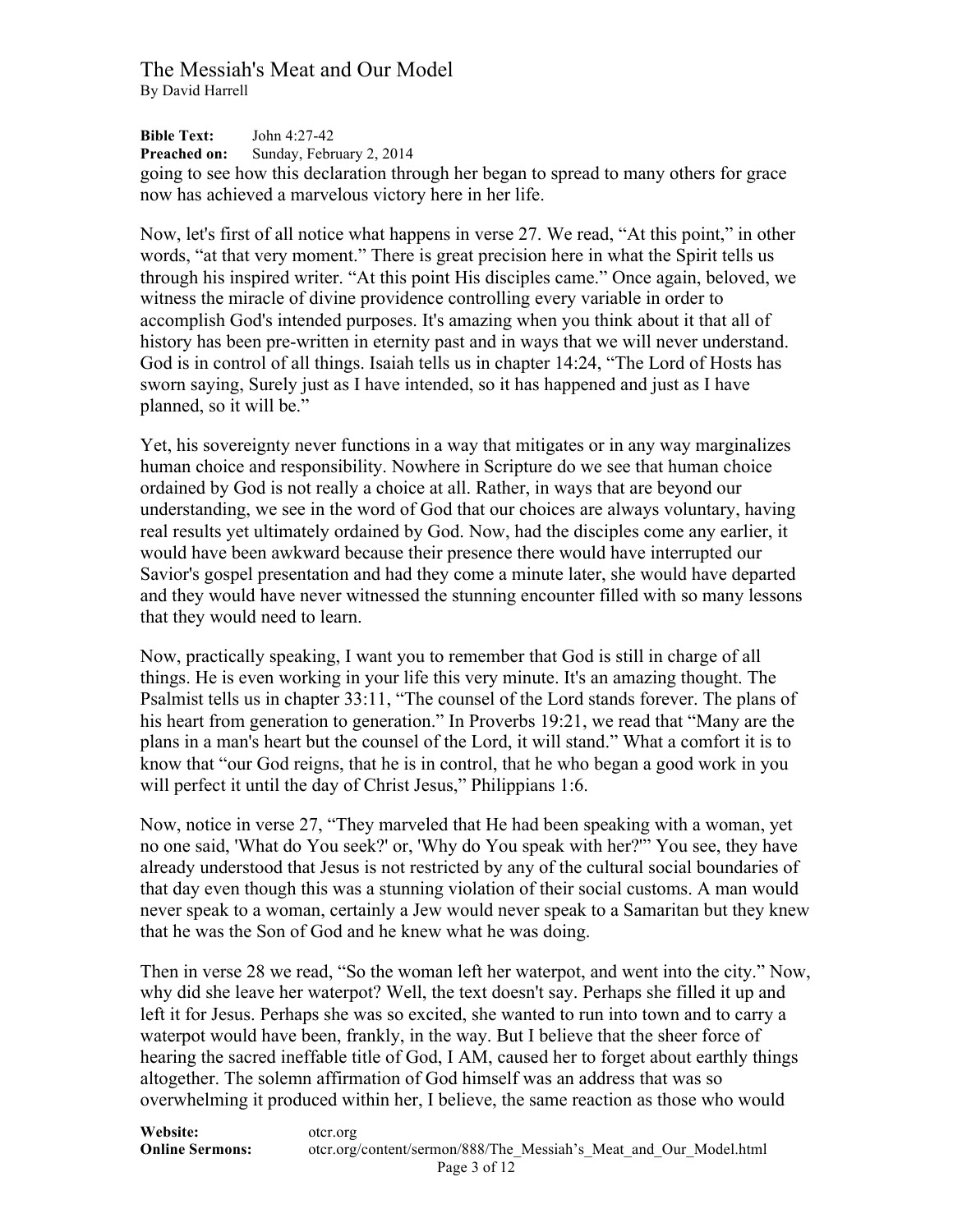**Bible Text:** John 4:27-42 **Preached on:** Sunday, February 2, 2014 later hear it in the garden. You will remember in John 18:6, when Jesus said the same thing, they drew back and fell to the ground.

My friends, think about this for a moment: imagine talking to the Son of God. Imagine the penetrating eyes of God peering into your eyes knowing that he sees into every cavern of your imagination. He sees every dark spot in your heart. Then he comes along and he offers you the living water of himself as your Savior. My friend, drawing water from a well and being encumbered with a silly waterpot would be the last thing on your mind. It would be like being in your home, sitting at your computer, probably on Facebook, and suddenly Jesus appears. Can you imagine saying, "Oh, hang on just a second. Let me finish this post." No, I mean, suddenly your eyes would be riveted, I hope, on who he is. However, in these days, I fear, the worship of self is so strong that some people would go ahead and finish the post. Once a man's soul has had an encounter with the living God, once it has a clear perception of who Christ Jesus really is, once a person understands the eternal significance of all that is going on, there will be an instant turning away from the things of the world and an instant turning to the things of God. I believe that her mind became instantly riveted on the lover of her soul and the glory of her Redeemer.

"So the woman," it says, "left her waterpot, and went into the city and said to the men, 'Come, see a man who told me all the things that I have done; this is not the Christ, is it?'" You know, this will always be the actions of a newly found forgiveness and faith. A person will naturally want to tell others once they have encountered the living God and been given the gift of eternal life. So, now with the new nature, she loves Christ and she has compassion for her lost friends and her family and so she goes into the town. Imagine the scene: she goes to bear witness to them. Think about it: goes to bear witness to people she had previously been avoiding because she was embarrassed because they knew of her immoral character.

Her candor must have shocked them because, I'm sure, knowing the culture of that day, that they never heard anything from her. She lived in the shadows, shall we say. Now suddenly, she comes and she begins to share with them what Jesus has seen, basically a public confession. No doubt she said far more about her sin and the nature of their conversation than what we have here in the text. It was also both wise and appropriate for her to present her testimony with utmost tact because, after all, she had no standing in the community, she had no spiritual authority but her transparency, her humility, her zeal, her enthusiasm was contagious as is true of every genuine Christian testimony.

So, in verse 30, it says that "They,"meaning the people of the city, "went out of the city, and were coming to Him." Imagine the scene now, it's like wildfire, word is spreading: so the townspeople now make their way to Jacob's well while Jesus is engaged with his disciples. We're not sure how many but as we're going to see from the text, it's probably a fair amount of people.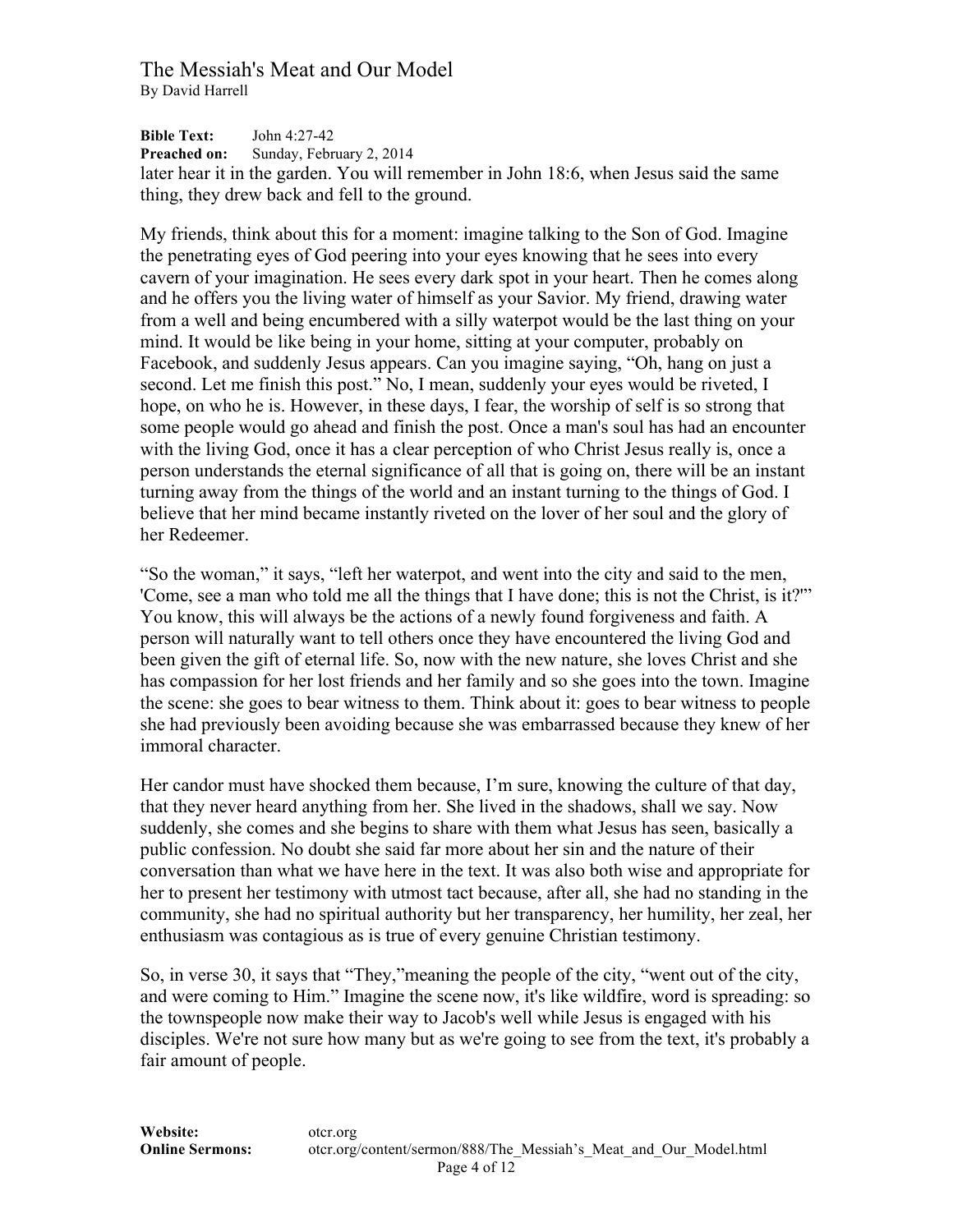**Bible Text:** John 4:27-42 **Preached on:** Sunday, February 2, 2014

Verse 31, "Meanwhile the disciples were urging Him, saying, 'Rabbi, eat.'" This has been a three day hike. Jesus is tired the text tells us, he is weary, he is fatigued, he is thirsty, he is hungry, exhausted. So the disciples now have gone, they've come back, they've got these wonderful provisions but instead of finding Jesus as they left him, fatigued and thirsty and hungry, he is re-energized, he's refreshed. How curious. What's going on here? Now friends, what happens next is both fascinating as well as very instructive. Once again, Jesus is going to use a physical illustration to help his disciples and all of us understand a far more profound spiritual reality. Even as the woman had her mind on literal water, not living water, now the disciples are focused on literal food rather than the superior spiritual food that Jesus will now begin to explain to them.

Here we move from his Messianic declaration to, 2. his mysterious meat. Notice in verse 32, "But He said to them, 'I have food to eat that you do not know about.' So the disciples were saying to one another, 'No one brought Him anything to eat, did he?'" Jesus has an amazing way of getting their attention and getting our attention. They're saying, "What's going on here?" And as he has done before, he uses the principal of what I call "divine confusion" to get their undivided attention in order to teach them some important spiritual truth. They are about to learn about a kind of spiritual food capable of sustaining them physically, a spiritual meat beyond the ordinary meat of man, meat only available to those who have a singular focus on doing the will of the Father. Notice verse 34, "Jesus said to them, 'My food is to do the will of Him who sent Me and to accomplish His work.'"

Here you see it: Jesus has a singular focus. He is devoted to a solitary mission and that is to do the Father's will which denotes his unfaltering love for and intimacy with his Father, a subject which, by the way, will be the dominant theme that he anticipates later on in chapter 5. And what is this will? Well, he describes it, for example, in John 6, beginning in verse 38. There we read, "For I have come down from heaven, not to do My own will, but the will of Him who sent Me. This is the will of Him who sent Me, that of all that He has given Me I lose nothing, but raise it up on the last day. For this is the will of My Father, that everyone who beholds the Son and believes in Him will have eternal life, and I Myself will raise him up on the last day." Oh, dear friends, what an amazing truth this is. The kind of truth that would cause the Apostle Paul to just explode in a doxology at the end of Romans 11 and say, "All the depths of the riches both of the wisdom and the knowledge of God, how unsearchable are his judgments and unfathomable his ways."

Let me give you an overall summary of basically what's happening here, what Jesus is saying: as we look at the word of God, we understand that in eternity past the Father gave the Son a love gift of a redeemed humanity, a redeemed humanity that he had chosen. We read in 1 Thessalonians 5:9, "For God has not destined us for wrath but for obtaining salvation through our Lord Jesus Christ." That would be the destiny of this redeemed group of people and Paul tells us in 2 Thessalonians 2:13, "God has chosen you from the beginning for salvation." So, this is peculiarly the work of the Father but the actual saving of those whom he has chosen is the work of the Son, a work that would require

**Website:** otcr.org **Online Sermons:** otcr.org/content/sermon/888/The Messiah's Meat and Our Model.html Page 5 of 12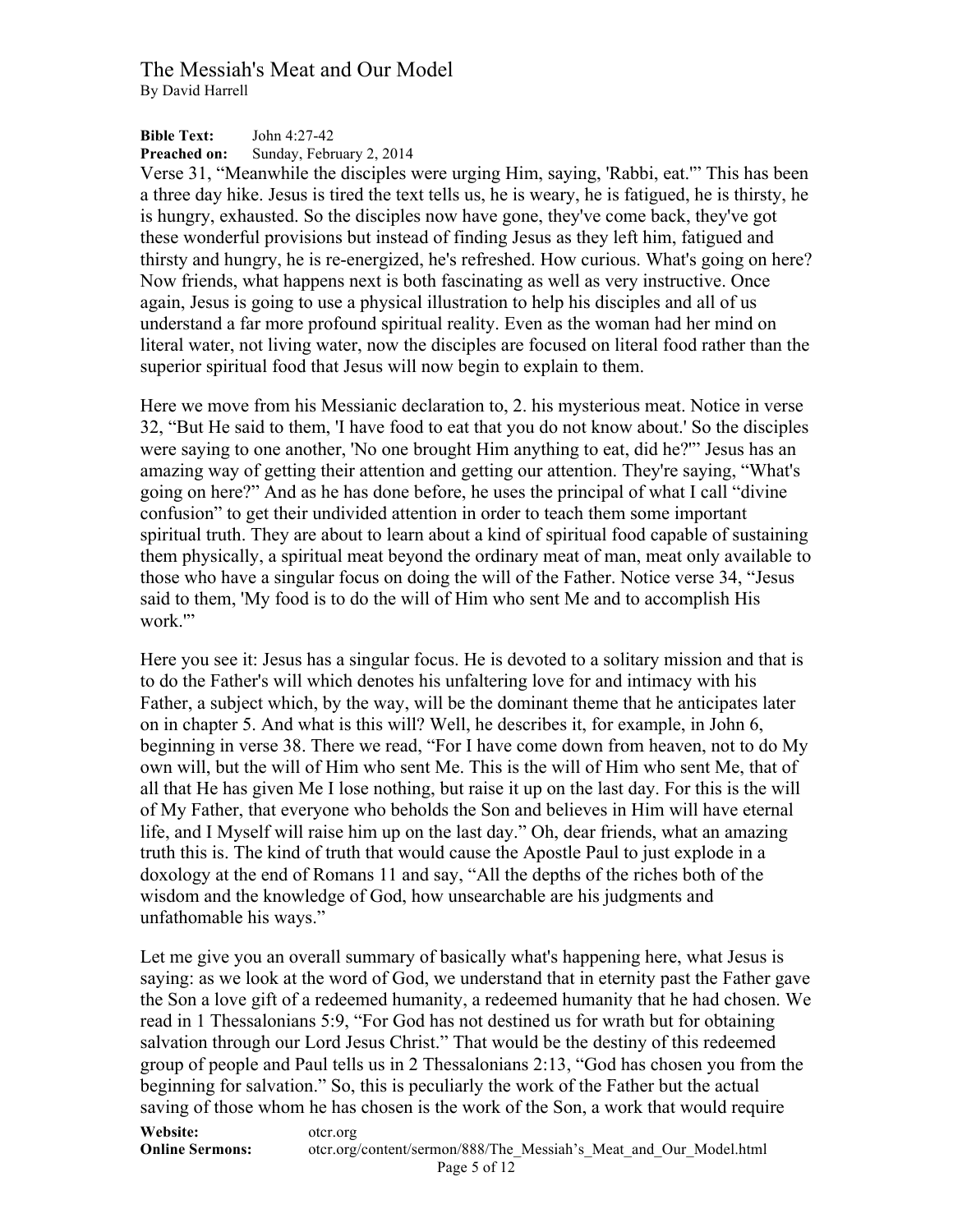**Bible Text:** John 4:27-42 **Preached on:** Sunday, February 2, 2014 him to ultimately go to the cross as the substitute of the elect and then at the conclusion of that sacrifice say, "It is finished."

But his work also includes the seeking and the saving of this love gift from the Father. A work that he continues to this very day. A work that is happening right now as I speak, not just here but all over the world. And one day it will be accomplished. We read about this in various passages of Scripture but especially in Paul's words in 1 Corinthians 15:24, "When he delivers up the kingdom to the God and Father, when he has abolished all rule and all authority and power." My friends, it will be at that point that the Son will give back to the Father the redeemed that was first given to him that he has saved and he will do this as a reciprocal expression of his love for the Father.

I hope you understand as you think about this, that our salvation is only incidental to this glorious plan. Nonetheless, we rejoice in it with joy inexpressible and full of glory. So, here we see how the gratification he received in finishing the work of the Father is a spiritual meat, if you will, to his soul, something that sustains him in the midst of his labors, a meat that eclipses the normal sustenance and refreshment of food. In fact, Jesus is here echoing Deuteronomy 8:3. You remember that passage where Moses addressed the covenant people of Israel and tries to explain how it wasn't the manna that kept them alive in the wilderness necessarily, but the word of God that commanded it. There we read, "And he humbled you and let you be hungry and fed you with manna which you did not know nor did your fathers know that he might make you understand that man does not live by bread alone but man lives by everything that proceeds out of the mouth of the Lord." By the way, these were the same words that Jesus quoted to Satan in Matthew 4 during his temptation in the wilderness.

Now, this is not to say that Jesus or anyone else who does the will of the Father, no longer needs any kind of physical food. No, the Lord will provide that but it does mean that doing the will of the Father is far greater to our soul, it brings a joy so much greater, brings satisfaction so much richer, sustains our spirit in such a way that it becomes literal meat, so to speak, to our body. It's a refreshing kind of thing. Think about it: when we are absorbed in service to God, you might say that he fills us with the delicacies of heaven. He somehow feeds our souls in ways that causes us to forget about food, something the disciples knew nothing about, something that many Christians know nothing about. Christ Jesus was so satisfied, he was so satisfied. Now, think about this: so deeply absorbed and rejoicing in the prospect of dealing with this woman whom the Father had given him from all eternity, that he had no thought about his physical needs. Moreover, he received a heavenly meat that satisfies his soul and even reinvigorates his body. Haven't you been so engrossed in something in your life that it was just so satisfying that you really didn't even think about eating?

Beloved, when we are absorbed in genuine self-sacrificial service to our glorious God, the Holy Spirit will refresh us and satisfy our spirit and even revive our body in ways that we cannot imagine even as he did for Jesus. I fear we know too little of this because our carnal minds tend to seek our own will rather than the will of the Father. But it's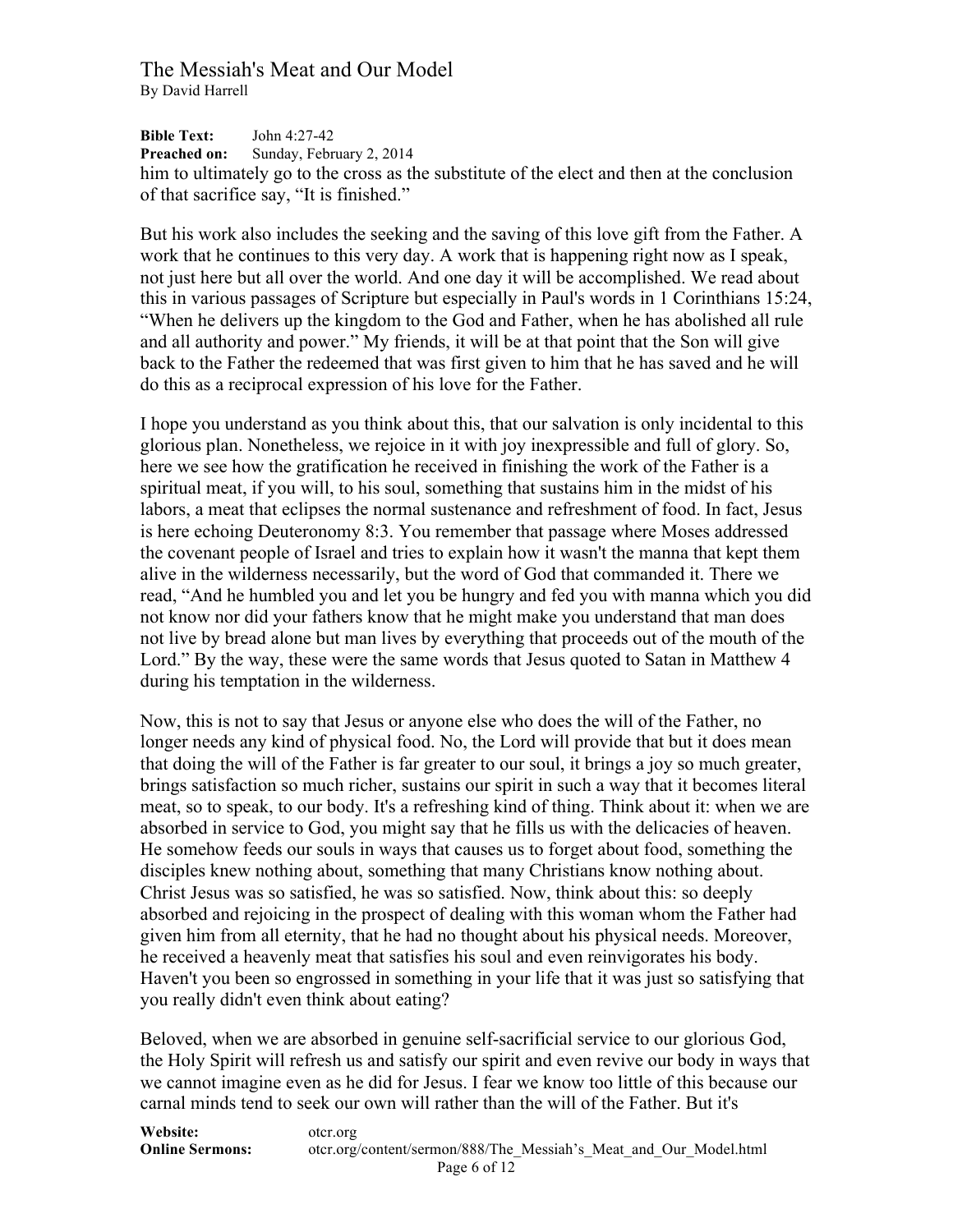**Bible Text:** John 4:27-42 **Preached on:** Sunday, February 2, 2014

important for you to realize that this spiritual meat is not something that we are to seek nor is it to be measured by the results of our labor but rather by our faithfulness in doing the will of the Father.

This was Christ's meat. Is it yours? Think about it: what has he called you to do? Scripture is filled with so many specific things. What is your spiritual gift? Where have you been affirmed in serving Christ? Are you using it for his glory? Are you engrossed in doing the will of God? Regardless of what your occupation might be. Will you notice what it took for Jesus to be so satisfied and refreshed? Will you look at this? It took one woman. Not massive crowds, one woman. Just ministering to one very unlikely woman and doing it in utter obscurity. Nobody sees except the Father. Oh, what condescension. The Son of God gives her his full and undivided attention. It's an amazing thought to me. With tender mercy and pity for her soul, he peers into her eyes, peers into the very depths of who she is, sees her sin, loves her and offers her living water, the living water of saving grace and he sees in her the seed corn of a glorious harvest to come.

Too often we think our service is really not all that important because nobody sees, our audience is so small, the applause is too tepid, yet here you have the uncreated Creator of the universe, the Son of God, becoming a man and thoroughly investing himself in one sinful outcast Gentile woman. It's an amazing thought. No one is watching but the Father. Mother's: remember this the next time you read a Bible story to your child in the quietness of their bedroom. Father's: remember this the next time before your meal you share some spiritual truth that has impacted your soul and you want them to understand. A Sunday School worker, whatever your role might be, those of you teaching toddlers: remember this, when you teach them these eternal truths from the word of God through maybe some craft, some story, even as Jesus made this nameless woman the supreme object of his saving work, you too need to be fully absorbed in whatever soul the Father brings into your sphere of influence because your labor is not in vain. The Father sees. The Father rewards with a mysterious heavenly meat that I cannot describe. You must experience it for yourself but it is so real.

Again, in verse 34, "Jesus said to them, 'My food is to do the will of Him who sent Me and to accomplish His work." Then he says something interesting in verse 35, "Do you not say, 'There are yet four months, and then comes the harvest'? Behold, I say to you, lift up your eyes and look on the fields, that they are white for harvest." So friends, here we move from his Messianic declaration and his mysterious meat to 3. his marvelous harvest. Now, perhaps he was looking at some of the crops that were around that area, we do not know. More likely, I believe, that he was probably looking at the crowd of townspeople from Sychar that were coming his way to investigate the woman's testimony. I believe this to be a rebuke to the disciples who were surprised that this harvest of souls would include Samaritans? Gentiles? How often we, like them, consider some people to be so far beyond the reach of saving grace that it's not worth our time to really be around them, much less share the gospel. Think about it: there are probably some people groups in your mind, in your heart right now, that you despise so severely that you really place yourself in the same position as Jonah who hated the Ninevites.

**Website:** otcr.org

**Online Sermons:** otcr.org/content/sermon/888/The Messiah's Meat and Our Model.html Page 7 of 12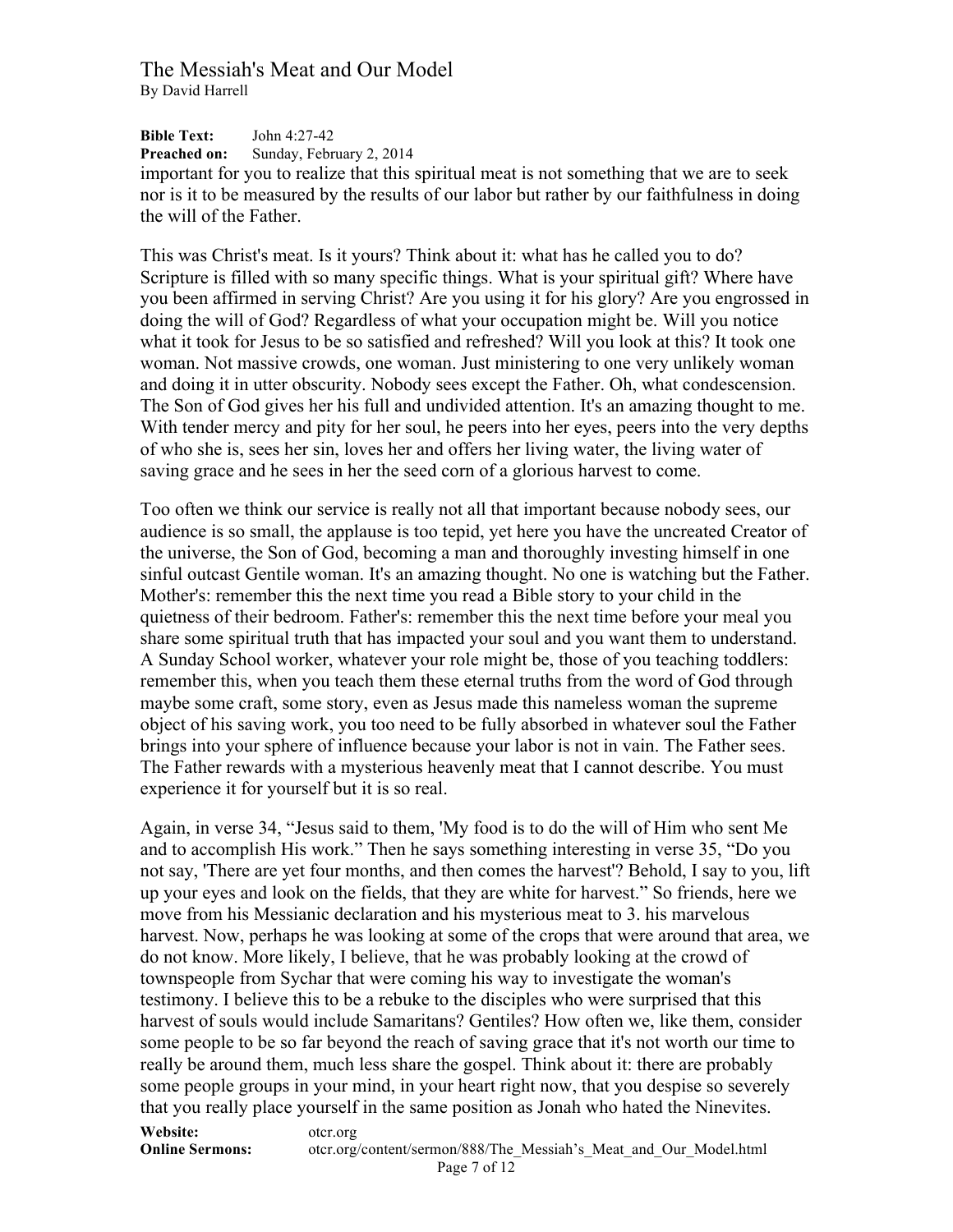**Bible Text:** John 4:27-42 **Preached on:** Sunday, February 2, 2014

But, friends, we never know how God is at work. We never know what seeds of truth may lie dormant in the souls of those that come into our sphere of influence, the result of the labors of some faithful person in days gone by. Perhaps a grandparent or a parent or a Sunday School teacher or whatever. To this day, I can see the faces of most all of my Sunday School teachers and my Boys Brigade leaders and many others who probably thought that their words were falling on deaf ears but some of it, by the power of the Spirit, got through.

Many times, those we think who would be most likely to receive Christ become the least likely and vice versa so you never know. This was made abundantly clear to the disciples as they watched the power of the gospel penetrate the hard and ignorant hearts of these despised Samaritans. It dawned on me as I was meditating upon this text that we don't hear much about what's happening around the world but do you realize there are literally thousands of Jews and Moslems and people of other pagan religions that are coming to Christ? We don't see a lot of it in the United States. I fear that God's wrath of abandonment has basically allowed these people to experience the consequence of their iniquity but we still see people coming to Christ but especially in other parts of the world.

A few months ago, I was in Israel and I was reminded again of how many people from all over, how many Jews in particular, from all over the world are coming back to their land as God has promised they would do just before the pre-kingdom judgments of the tribulation and the Second Coming of our glorious Messiah. I remember one night being in a secluded courtyard that's about the size of this inner section here, maybe not even this big, under the beautiful star lit skies of the Israeli desert and in that courtyard we had a Shabbat service and they brought us in and said, "We want you people to sit here." There were 11 of us from the United States and they said, "We want the Poles," people from Poland, "to sit in this section. We want the people from Russia to sit over here. We want the people form South America, the Jews from South America to sit over in this section. We want those that speak Arabic to sit back over here. And the Hebrew speaking people sit over here." And it went on, I think there were 8 or 9 different people groups and as we all got situated, there was an interpreter for each group. Our brother, Wes T., was speaking that night and when he got up to speak, he would say something and all of a sudden you would hear nine interpreters and nine different languages proclaiming the word of God to people who have been saved by God's grace from all over the world. It was a stunning sight.

You know here, as you think about it, John, an eye witness to what is happening, sees these Samaritans coming. They begin to understand that indeed salvation is going to these other people and it's little wonder that he would later describe the harvest of souls from all over the world that would come to Christ. In Revelation 5:9, he sees this and he records it. "And the sang a new song saying, Worthy art thou to take the book and to break the seals for thou wast slain and didst purchase for God with thy blood men from every tribe and tongue and people and nation." It's an amazing thought, is it not? By the way friends, that describes us. We will be there.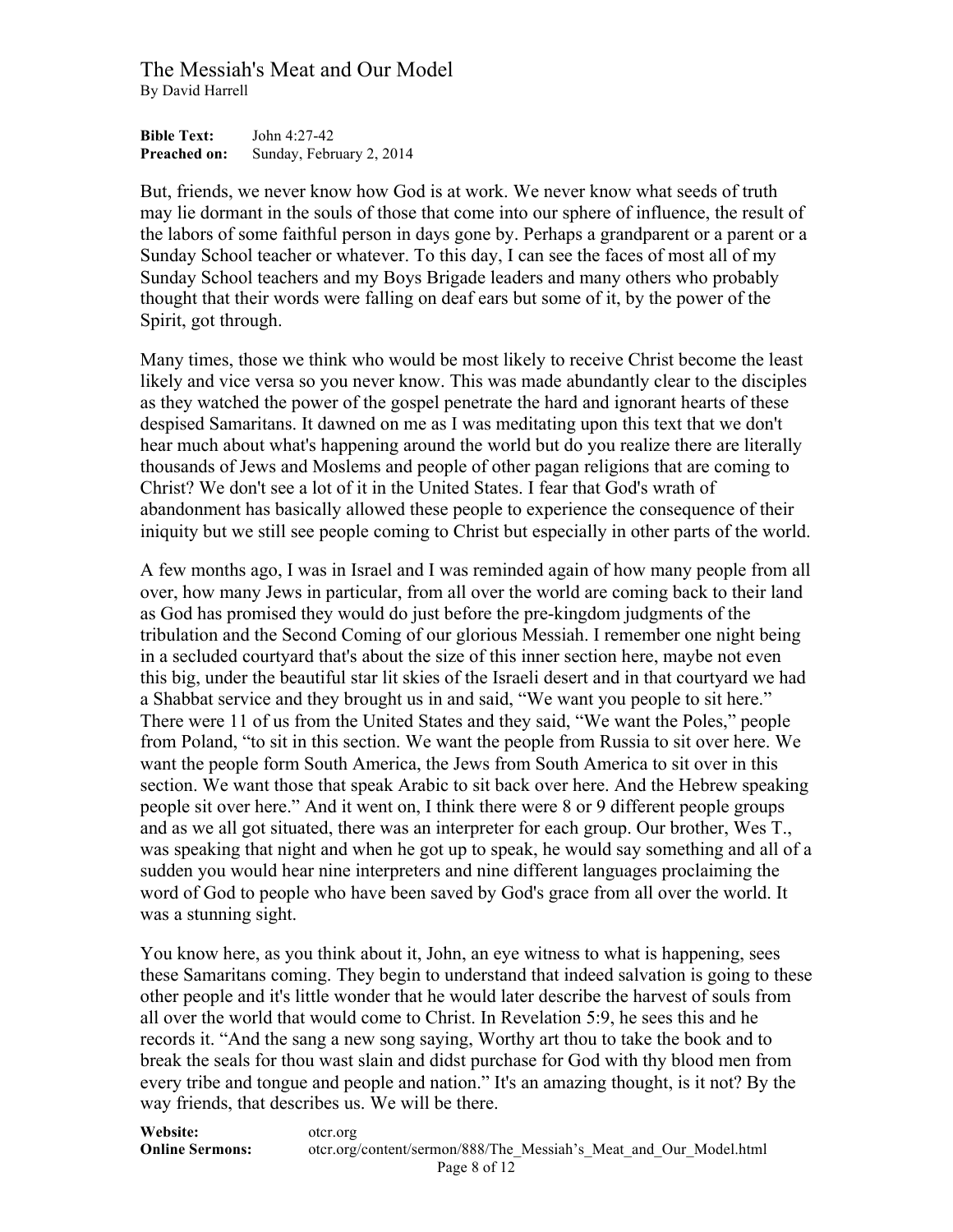**Bible Text:** John 4:27-42 **Preached on:** Sunday, February 2, 2014

Now, since the spring harvest was in April, this probably means that this incident took place in December but the point here is that there may be four months until harvest but with respect to salvation, the harvest has already begun. That's what Jesus is saying. Now, Jesus follows up his mild rebuke to them with a word of encouragement in verse 36 and he says, "Already he who reaps is receiving wages." "Already" could be translated "even now." You don't have to wait four months from now when the physical harvest is ready, it's already happening now and we're receiving the wages. The wages would be the joy of seeing people come to Christ, seeing people follow Christ. He says, "and is gathering fruit for life eternal." My, what a soul-satisfying joy that is, to see a person come to Christ, a joy that is shared not only by the person that has been saved but those who have sowed and those who have reaped. Then he says, "that he who sows and he who reaps may rejoice together."

Now, think about what the Lord is saying here: often we sow and we sow and we sow and then somebody else reaps the harvest that we're never permitted to enjoy. But you've got to remember that there is no reaping apart from sowing, right? So both are equally as important and the Lord is graciously underscoring this fact in this text. Think about it: while Jesus reaped the harvest of this woman at Sychar, Jesus is gracious to acknowledge the diligent labor of the sowers before him, laborers like the patriarchs, like the prophets: Moses, John the Baptist and so forth. Countless laborers, faithful to preach the word about the coming Messiah. So, many seeds of saving grace were sown centuries before and then suddenly, by the regenerating power of the Spirit of God, they are awakened within this adulteress' heart and also many other Samaritans.

Now the disciples themselves will enjoy the privilege of harvesting these souls even though they played no part in sowing the seed. That's what Jesus said in verse 37, "For in this case the saying is true, 'One sows and another reaps.' I sent you to reap that for which you have not labored; others have labored and you have entered into their labor." I would imagine Philip recalled these words a few years later when he went to the Samaritans and began preaching the gospel to the multitudes of Samaritans. You read about this in Acts 8. Beloved, this should be a comfort to each of us. Sometimes we sow, sometimes we reap. What I have found is that most of the time you sow. Most of the time you sow. Both are distinct aspects of gospel ministry but both are equally important. Again, you cannot reap if you do not sow and the Samaritans were an example of fields that had already been sown.

I want you to also notice he says "others have labored." The word is very important. In the original language it means "to toil" or "to work to the point of utter exhaustion." Martin Luther has said it well, "The ministry is not an idle man's occupation." Unfortunately, I fear that sometimes it deteriorates into that but it shouldn't be that way. Speaking specifically to pastors and to elders: we should work harder than all others; we should set the pace in the race. There is nothing more despicable than a sluggard, especially if that sluggard is a man who claims to have been set apart to proclaim the unsearchable riches of Christ and shepherd his flock. 1 Corinthians 15:10, Paul says, "By

| <b>Website:</b>        | otcr.org                                                          |
|------------------------|-------------------------------------------------------------------|
| <b>Online Sermons:</b> | oter.org/content/sermon/888/The Messiah's Meat and Our Model.html |
|                        | Page 9 of 12                                                      |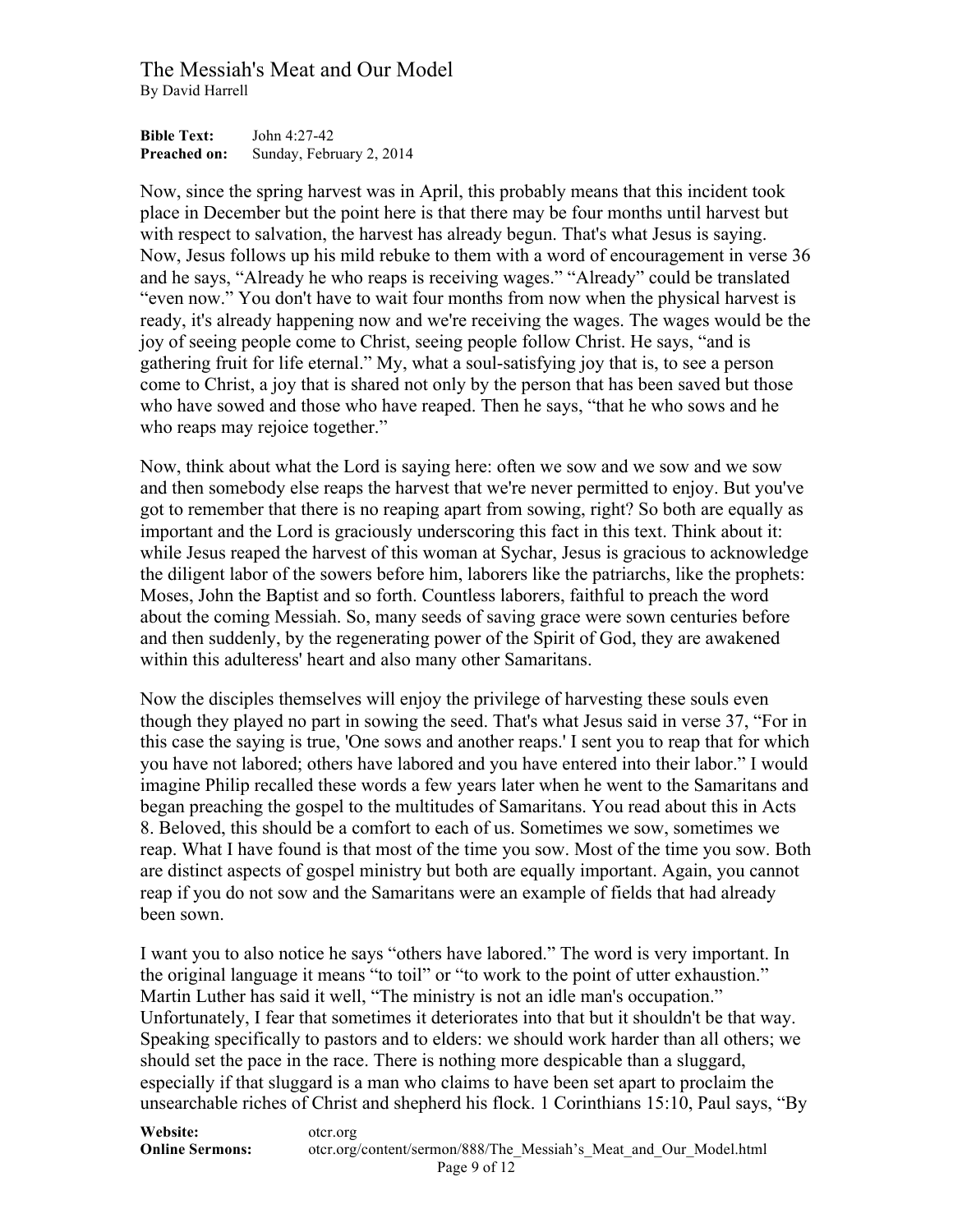**Bible Text:** John 4:27-42 **Preached on:** Sunday, February 2, 2014

the grace of God I am what I am and his grace toward me did not prove vain but I labored," there's the word, "I labored even more than all of them yet not I but the grace of God with me." Why would anyone want to follow a sluggard? Why would anyone respect a man who does not lead by example? And I preach to myself here. The work of the ministry is exhausting but it is equally exhilarating, worthy of the highest esteem.1 Thessalonians 5, Paul says in verse 12, "But we request of you brethren that you appreciate those who diligently labor among you and have charge over you in the Lord and give you instruction and that you esteem them very highly in love." Why? "Because of their work." Moreover, in 1 Corinthians 16:16, we read that the church is to be "in subjection to such men and to everyone who helps in the work and labors."

Dear Christian, regardless of your gifting or your place of service, you are to labor for the Lord whether you're cleaning the church, you're taking care of infants in the nursery. Whether you're doing something in the office; whether you're working with the toddlers. Whatever it is, do it with all of your heart. 1 Corinthians 15:58, Paul says, "My beloved brethren, be steadfast, immovable, always abounding in," what? "In the work of the Lord knowing that your toil is not in vain in the Lord." Paul says in Acts 20:35, "And everything that I showed you that by working hard in this manner you must help the weak and remember the words of the Lord Jesus that he himself said, It is more blessed to give than to receive."

And I'm reminded of workers like you that were in the churches there in Rome. Paul greeted them at the end of Romans, in verse 6 of chapter 16. He says, "Greet Mary who has worked hard for you." Verse 12, "Greet Tryphaena and Tryphosa, workers in the Lord. Greet Persis the beloved, who has worked hard in the Lord." Beloved, never underestimate what God has called you to do. Do it with all of your heart. God is often pleased to use the unknown, even the feeble among us, to accomplish glorious tasks. Think about it: he used a woman and her daughter to hide a little baby in the bulrushes of the Nile that he might become the mediatorial ruler of God's people. Think about it: he used a young Hebrew slave to become second in command of Egypt and to preserve the covenant bloodline of the Messiah. He used a young shepherd boy to vanquish the mighty Goliath. He used a peasant virgin rather than a princess to become the mother of the Lord Jesus Christ. And here he uses an immoral outcast, uneducated woman of Sychar to unleash the gospel to the Samaritans and he can and he will use you in ways that you may never know. We all work together in this great enterprise of the gospel. What a joy and a privilege it is to know that we can give our lives away, work to the point of exhaustion, exert ourselves in doing the will of the Father and then in so doing, he sees and he nourishes our soul with a mysterious meat of invigoration that causes us to literally forget about everything else in our life. It's an amazing thought.

Finally, in verse 39, "From that city many of the Samaritans believed in Him because of the word of the woman who testified, 'He told me all the things that I have done.' So when the Samaritans came to Jesus, they were asking Him to stay with them; and He stayed there two days. Many more believed because of His word ; and they were saying to the woman, 'It is no longer because of what you said that we believe, for we have

**Website:** otcr.org **Online Sermons:** otcr.org/content/sermon/888/The Messiah's Meat and Our Model.html Page 10 of 12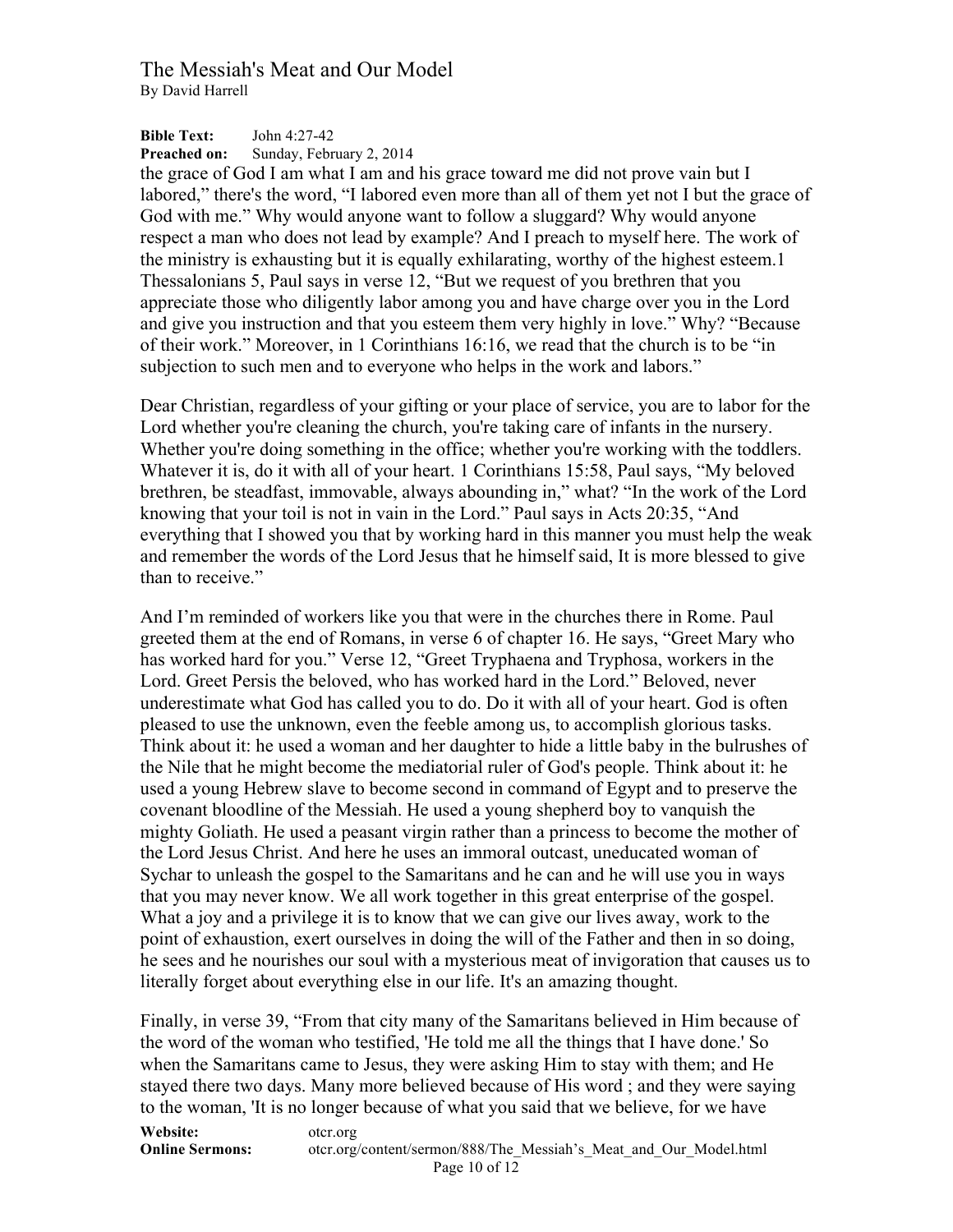**Bible Text:** John 4:27-42 **Preached on:** Sunday, February 2, 2014 heard for ourselves and know that this One is indeed the Savior of the world.'" Here we close, thinking of his miraculous word.

Ah, my friends, it is one thing for me to tell you about what Christ has done in my life but it is altogether more compelling for you to go to the word of God and hear him tell you who he is. The woman of Sychar planted the seeds of salvation in her brief but passionate testimony and then the Lord comes along and he nourishes that seed with his all-powerful life-giving words. Then, as you think about it, together the woman and the Savior reap this glorious harvest and then the disciples many more. She never saw a miracle but she saw and heard something far more compelling. She encountered the living Christ, the Son of God they called the Savior of the world. Not just the Savior of the Jews but the Savior of the world.

May I close by challenging you in a few ways? This passage is so rich; there are so many truths here. Let me conclude with some lessons pertaining to Christian service. 1. Like this woman you will never be effective in serving Christ unless you have a personal relationship with the Lord Jesus Christ, one that is the result of an intimate and ongoing encounter with the one who gave himself for you. When this is happening, your heart will explode with excitement. Your service will not be drudgery. You will not do it out of duty but out of desire.

2. You will never be faithful and happy in doing what God has called you to do if you find your satisfaction in results or the applause of men. My friends, we are not called to be successful or popular, we are called to be faithful and humble, willing to labor even in total obscurity. We are to find our satisfaction not in results but in doing the Father's will who then feeds us this heavenly meat. Most of Jesus' disciples, as you will recall, will eventually leave him. In fact, his results were not that spectacular by men's standards today because he preached the truth unlike many today.

3. At the hear of true Christian service will be a sense of divine urgency. My friends, the fields are already white for the harvest. If I can mix my metaphors here: serving Christ is not a stroll in the park, it is a battle of epic proportions. Come join the fight. It is exhilarating.

4. Be encouraged knowing that together we are gathering fruit for life eternal as we read here in the text. Do you realize, the woman of Sychar will be in heaven some day and we'll meet her? We will meet many of these people that came to see Jesus. When I was thinking about this, these lines came to my mind and I jotted them down.

"What a celebration that will be, When our Savior's face we see, When with the throng of twice born saints, We'll sing the song of saving grace."